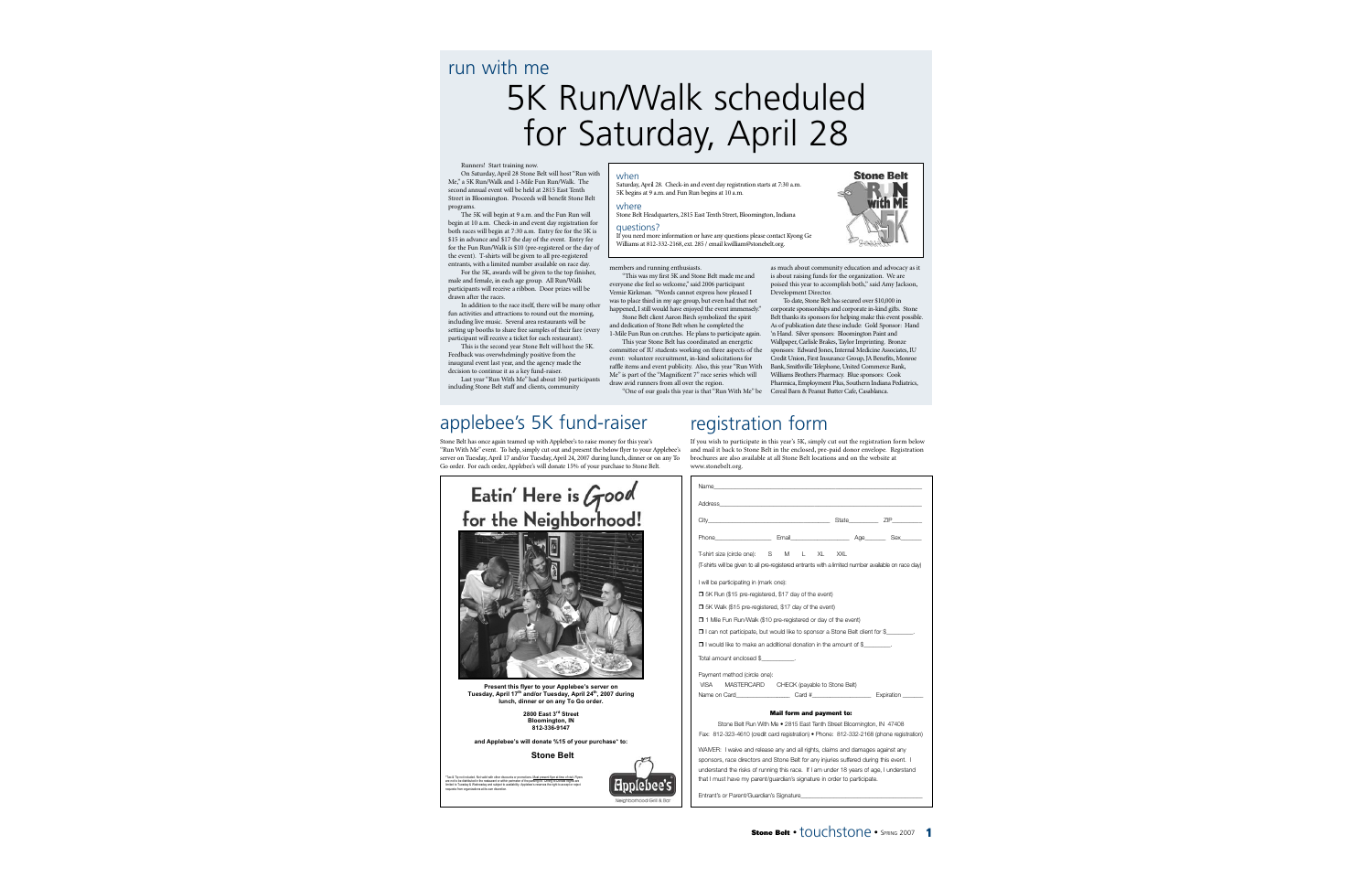## upcoming events

#### **MARCH 28 AWARDS FOR EXCELLENCE**

Terry's Banquet and Catering. 3214 Canterbury Drive, Bloomington Five outstanding employees will be honored. • For more information contact Leslie Green at 332-2168, ext. 249 / email lgreen@stonebelt.org.

#### **APRIL 17 & APRIL 24**

#### **APPLEBEES 5K FUND-RAISER**

Applebees College Mall, 2800 East Third Street, Bloomington Present the enclosed flyer to your Applebees server and 15% of your purchase will be donated to Stone Belt. • For more information contact Amy Jackson at 332-2168, ext. 314 / ajackson@stonebelt.org.

#### **APRIL 28 RUN WITH ME**

Stone Belt 10th Street, Bloomington Registration starts at 7 a.m. Registration forms can be found at www.stonebelt.org and at all Stone Belt locations. • For more information contact Kyong Ge Williams at 812-332-2168, ext. 285 or email kwilliam@stonebelt.org.

#### **MAY 1 TO MAY 31**

#### **CLIENT ART DISPLAYED AT BLOOMINGTON CITY HALL**

Bloomington City Hall, 410 North Morton, Bloomington Art has become a staple in the City Hall atrium. Browse Stone Belt client work on display. • For more information contact Leslie Green at 332-2168, ext. 249 / email lgreen@stonebelt.org.

#### **MAY 2**

#### **CITY HALL ART RECEPTION**

Bloomington City Hall, 410 North Morton, Bloomington. 5 to 7 p.m. Meet the artists and learn first hand about the creative process involved in creating the pieces. • For more information contact Leslie Green at 332-2168, ext. 249 / email lgreen@stonebelt.org.

## quarterly donors

Stone Belt extends appreciation to all our generous donors from November 15, 2006 to February 15, 2007. We are grateful for their continued support.

CAPSTONE LEVEL GIFTS (\$10,000+): Edward and Mary Lou Otting

PILLAR LEVEL GIFTS (\$5,000 — \$9,999): Betty Underwood

CORNERSTONE LEVEL GIFTS (\$2,500 — \$4,999): Evans Scholars Fraternity, David Higgins, Dr. & Mrs. Donald Snyder

BUILDER LEVEL GIFTS (\$1,000 — \$2,499): Dr. Lisa Baker, Lindsay Cannon, Arthur & Kay Dahlgren, Cindy Higgins, Don & Carol-Anne Hossler, Knights of Columbus 1096, Mr. & Mrs. Tim Hines, Henry & Celicia Upper, Dr. Charles Webb, Western Acquisition, Inc.

ADVOCATE LEVEL GIFTS (\$500 — \$999): Arc of Lawrence County, Arc of Owen County, Dr. Malcolm Brown, Mr. & Mrs. C. Larry Davis, Robert Ellis, Wendell & Beverly Hudson, Innovative Financial Solutions, Stuart & Cookie Mufson, Richard Sanders, T.I.S.-Tichenor Endowment, Community Foundation, Bill Van Tine, Don & Beverly Warren, Edward Wenstrup Jr.

STEWARD LEVEL GIFTS (\$100 — \$499): A Href Interactive, James Allings, Catherine Canfield, Joyce Carlile, Roland & Susan Cote, Richard Dever, David H. DeVore, Roger Dworkin, Paul & Karen Ficker, Bernie & Vickie Fry, Joseph & Mary Gajewski, Brad & Suzanne Galin, Beth Gazley, Mr. & Mrs. M. Phil Hathaway, Mr. & Mrs. Craig Holden, Mr. & Mrs. Gary Ingersoll, David & Janet James, Mr. & Mrs. Miles F. Kanne, Kappa Kappa Sigma Sorority, Patricia Lundy, Dr. Edwin Cochran Marshall, Mr. & Mrs. Jerry McIntosh, Phillip & Elaine Meyer, Ruth Miller, Michael Molenda & Janet Stavropoulos, Roberta Murphy, Roxana Newman, Dennis Organ, Mr. & Mrs. Doug Porter, Rudy Pozzatti, Nancy Rayfield, Larry Rinker, Partick Robbins, Jill Robinson, Bob & Lori Shaw, Janet Shields, Cathy Siffin, Chester Skoczylas, Winifred Smith, Smithville Telephone Company, Inc., Mark Spencer, Gary & Kristin Stratten, Mr. & Mrs. Richard Stryer, Mr. & Mrs. Sylvan Tackitt, Chris Wagner & Beverly Teach, Betty Yoder, C. Kurt & Lisa Zorn

FRIEND LEVEL GIFTS (\$1 - \$99): Susan Anderson, Anonymous (in memory of Mary Ellis), Shane Axsom, Kenneth & Barbara Beatty, Jane Billyeald, Joseph Courtney, John & Sue Cronkhite, Richard & Joyce Fleck, Dr. & Mrs. Richard Meetz, Theresa Miller, Noe More, Craig & Lieu Anna Morrow, Napoleon State Bank, Leonard & Lou Newman, Andrew & Jennifer Owen, Marcella Padgett, Miriam Rosenzweig, Hans & Alice Tischler, Tri Kappa Sorority - Owen County, Dane Woll & Nancy Hughes

IN-KIND GIFTS: Michael Berkvam, Chase Bank, Christy's Country Candles, Davidson's Floral, Jackie Figley, Hanna's Herbs & Everlastings, IMU Catering, Jason & Amy Jackson, Kelly's Greenhouse & Florist, Miller Chiropractor, Rolla Millspaugh, Movie Gallery, Pizza Kingdom, Mr. & Mrs. Jerry Stieglitz, Subway, Paul and Charlotte Zietlow

# touchstone

#### **SPRING 2007, ISSUE 19** Touchstone is published quarterly by:

Stone Belt 2815 East 10th Street Bloomington, Indiana 47408 812.332.2168 www.stonebelt.org

Editor: Cheryl Paul • Advertising: Stacey Ryner



#### **BOARD OF DIRECTORS**

President: Phil Meyer Vice President: Cathi Canfield Secretary: Vicki Baker Treasurer: Doug Giles Past President: Don Hossler

#### **BOARD MEMBERS**



Jack Clark: Director of Management Information Systems Bitta DeWees: Director of Monroe County Employment & Day Services Larry Pejeau: Director of Sales and Marketing Susan Russ: Director of Stone Belt East Employment & Day Services Dottie Stewart: Director of Supported Living Tonya Vandivier: Director of Supervised Group Living William Beyer, Charles Burch, Beth Gazley, Margaret Gilbride, Babette Hall, Dan Harris, Tim Hines, Stuart Mufson, Ed Otting, Patrick Robbins, Amy Travis, Henry Upper, William Verhagen

**EXECUTIVE TEAM**

Leslie Green: Chief Executive Officer Ward Brown: Chief Financial Officer

Amy Jackson: Director of Development **DEPARTMENTAL LEADERSHIP**

Kim Hodges: Senior Director of Programs Maureen Gahan: Director of Milestones, Clinical & Health Resources Brad Galin: Senior Director of Human Resources and Corporate Compliance

lõuchstone is distributed free of charge to families, friends, businesses and community partners of Stone Belt. If you would like to receive our newsletter or know someone else who would, please<br>contact Publications Superv

## from the CEO All people have contributions to make

What are you best known for? What are your special talents? How would your family and friends describe you? All of these questions allude to the many contributions you have to offer to the world. That's what Stone Belt's third Principle of Service is all about. *All people have contributions to make.*

Most of us want to contribute and to have a positive reputation. Our talents, skills and contributions help build our reputations, and



facilitate these contributions. Furthermore we aim to make it possible for all stakeholders to learn, grow and contribute to the positive outcomes we achieve.

Daily I see things that help a client or staff member make a positive contribution. Our clients are involved in volunteer activities in all the communities we serve. Our client-produced art pieces exhibit the incredible talent of the artists involved. Local businesses benefit from excellent work done by their employees with disabilities. Our US military police have exceptionally high-quality leather belts, made by Stone Belt clients, as part of their uniform. Our staff is involved in many activities to promote the local community. All of these things and many more are examples of contributions made by people with disabilities. Our communities are indeed richer because of these accomplishments.

It makes the world a stronger and more dynamic place when everyone has meaningful ways to provide to the common good. This newsletter provides many examples of amazing contributions, including those of our clients, of community employers and of our generous donors. Thank you to all of our stakeholders for your ongoing involvement and support. Together we are building a better place for everyone.

Cheers, J.li Sum

**Leslie Green,** Chief Executive Officer

## of note

#### **ARTWORK TO BE DISPLAYED AT BLOOMINGTON CITY HALL**

During the month of May, the City of Bloomington has invited Stone Belt to display an exhibit of hand-made mosaics made by client artists. Original pieces will be on exhibit in the atrium of the Showers Building (Bloomington City Hall). The pieces showcase a new project of Art & Craft, Stone Belt's art initiative.

Client artists have been busily preparing these one-of-a-kind collector's pieces (shown below right) for the month-long exhibit. The creative process begins with a client sketching a black and white image. The image is then enlarged and affixed with a variety of client-selected media in order to create the finished mosaic product. The end result is a beautiful, unique piece that represents the vision of the artist.

Featured in the month-long exhibit will be two very special pieces: a portrait of Bloomington Mayor Mark Kruzan (seen above right with artists Billy Setser and Joy McCune), and a group portrait of the Monroe County Council. Mayor Mark Kruzan visited Stone Belt on March 9 to be sketched by numerous client artists. One drawing was selected from among the artist submissions, and the final piece was created. Upon completion of the exhibit, this portrait, as well as the one of the City Council, will be permanently donated for display in City Hall.

An opening reception for the exhibit will take place on Tuesday, May 2, 5-7 p.m. at the Showers Building in Bloomington. Guests will have the opportunity to meet the artists, and learn first hand about the creative process. Information will also be available regarding the commissioning and purchasing of one-of-a-kind mosaics through Art & Craft.

A variety of other exhibits are being planned in the upcoming months. For more information on this and future exhibits, please contact Stone Belt CEO Leslie Green at 332-2168, ext. 249 / lgreen@stonebelt.org

#### **SCHOLARSHIP WINNERS** Stone Belt is pleased to

announce the spring recipients of its \$500 educational assistance scholarships. Selected by the Executive Committee of the Stone Belt Board of Directors, these five employees received assistance for the Spring 2007 semester: • **Pam Larr:** Behavior Specialist, Milestones. Pursuing an Ed.S. degree in Educational Leadership at IU to receive her LMHC licensure. • **Michelle Carter**: SLP Caseworker, Bloomington. Pursuing a Bachelor of Arts degree in special education at IU in the School of Education's Teaching All Learners program. • **Sarita Mathers:** SLP Caseworker, Bedford. Pursuing an Associates degree at Ivy Tech College in Human Services. • **Amanda Hodges:** Quality Asssurance Inspector, Spencer. Pursuing an Associates of Science degree in Business Management from Indiana Wesleyan University. • **Joel Allison:** Art Instructor, Columbus. Pursuing an Associates of Science degree at Ivy Tech College in Psychology. His long-time goal is

to become a Behavior Specialist. Congratulations to all recipients. This program is funded through Stone Belt's development activities. Board member Ed Otting and his wife Mary Lou issued a challenge grant to raise funds for this

the IU Evans Scholars group (see

#### **A NIGHT TO REMEMBER**

Page 4 to find out more).

Stone Belt hosted an agency-wide Winter Wonderland formal dance for clients, families and staff members on February 25. The event was held at the Indiana University Memorial Union in Alumni Hall. Clients donned their best black-tie attire and glammed up for the event. Several Stone Belt facilities opened early the day of the event to help clients get ready. Staff and volunteers were on hand to apply makeup and style hair.

"It was girl central here," said Bitta DeWees, Director of Monroe County Day Services. "There was a nervous anticipation."

Frank Porter and Betsy Higgins were crowned King and Queen of the dance. Burton Franklin and Richele Hartman received Best Dancer honors and Breanne Burris and Michael Fields were named Best Dressed. The couples that won awards were driven home in a stretch limousine donated by an anonymous staff member.

Community donations provided free dresses and suits for many clients, as well as Mary Kay make-up samples, food at the buffet line and the O2R Blues Band.

"Smell my hair, I took two showers today," said client Nathan Priest the day of the event. "I even shaved. And I got this suit and this flower. It's attached to me."

CEO Leslie Green said she felt the event was exactly what it should be. "We'll definitely want to do something like this again."



#### **GIVING BACK**

December. The piece was hand-carved by Tom and placed in the courtyard of Stone Belt's 10th Street office. One of Tom's hobbies is wood-working. Some other items he creates are key rings and napkin holders. Tom has been a client at Stone Belt since 1999. He participates in Stone Belt's manufacturing and supported living programs. Another hobby of Tom's is writing. Below is a poem entitled "I Love You, You Love Me,

We Should Enjoy Boat Riding" he penned:

*I love you, you love me I see the sun is as bright and warm as can be. I hope you enjoy fishing or moving on a pontoon boat. if you do we can go out on the lake and float.*

*I love you, you love me*

*I see the sun is as bright and warm as can be. if you want you can come out swimming with me.*

*I love you, you love me I hope you enjoy speed boat cruising if you do you can watch me waterski*

can and should have the opportunity to be employed and should reap all the rewards and benefits that come with being a working member of the community. Also recognized with the Outstanding Employer award at the event was Indiana University's Cyber Cafe, a Bloomington employer that Stone Belt nominated. Retail

**INAPSE CONFERENCE HONORS** Several Stone Belt staff members and clients attended and presented at the 16th Annual INAPSE, The Network on Employment conference, December 6 and 7 at the Adam's Mark Hotel in Indianapolis. At the conference, Bitta DeWees (below left), Director of Monroe County Employment and Day Services, received the Rebecca McDonald Award. The award is given for outstanding leadership in a State Chapter of APSE. Bitta was recognized for continually supporting the idea that all people

DAD

**GREETING CARDS FOR SALE** Stone Belt will be offering hand-crafted Mother's and Father's Day cards beginning April 1. These artistic client-created cards will be a unique way to show Mom and Dad how much they mean to you. The cards can be purchased for \$2 each at the following Stone Belt locations: • 2815 East Tenth Street, Bloomington • 712 Stars Boulevard, Bedford

• 36 Concord Road, Spencer • 1503 B Cottage Avenue, Columbus

A variety of other card themes are also available for purchase including, get well, happy birthday, thank you and congratulations. "The cards are a collaborative effort between clients and staff," said Stone Belt staff member Twyla Gordon. For more information, contact Leslie Green at 812-332-2168, ext. 249 / lgreen@stonebelt.org

Manager Nick Mitchell (below right) accepted the award. The award is given for outstanding achievement in enhancing employment opportunities for persons with

disabilities. To learn more about INAPSE log on to www.inapse.org.



Client Tom Brantley donated a wooden bird feeder to Stone Belt. The piece was placed in the 10th Street courtyard. One<br>of Tom's hobbies is wood-working. Some other items he makes are key rings and napkin holders.

Stone Belt client Tom Brantley donated a wooden bird feeder to Stone Belt in

*I love you, you love me*

program and for the Awards for Excellence. The grant was recently matched through a donation from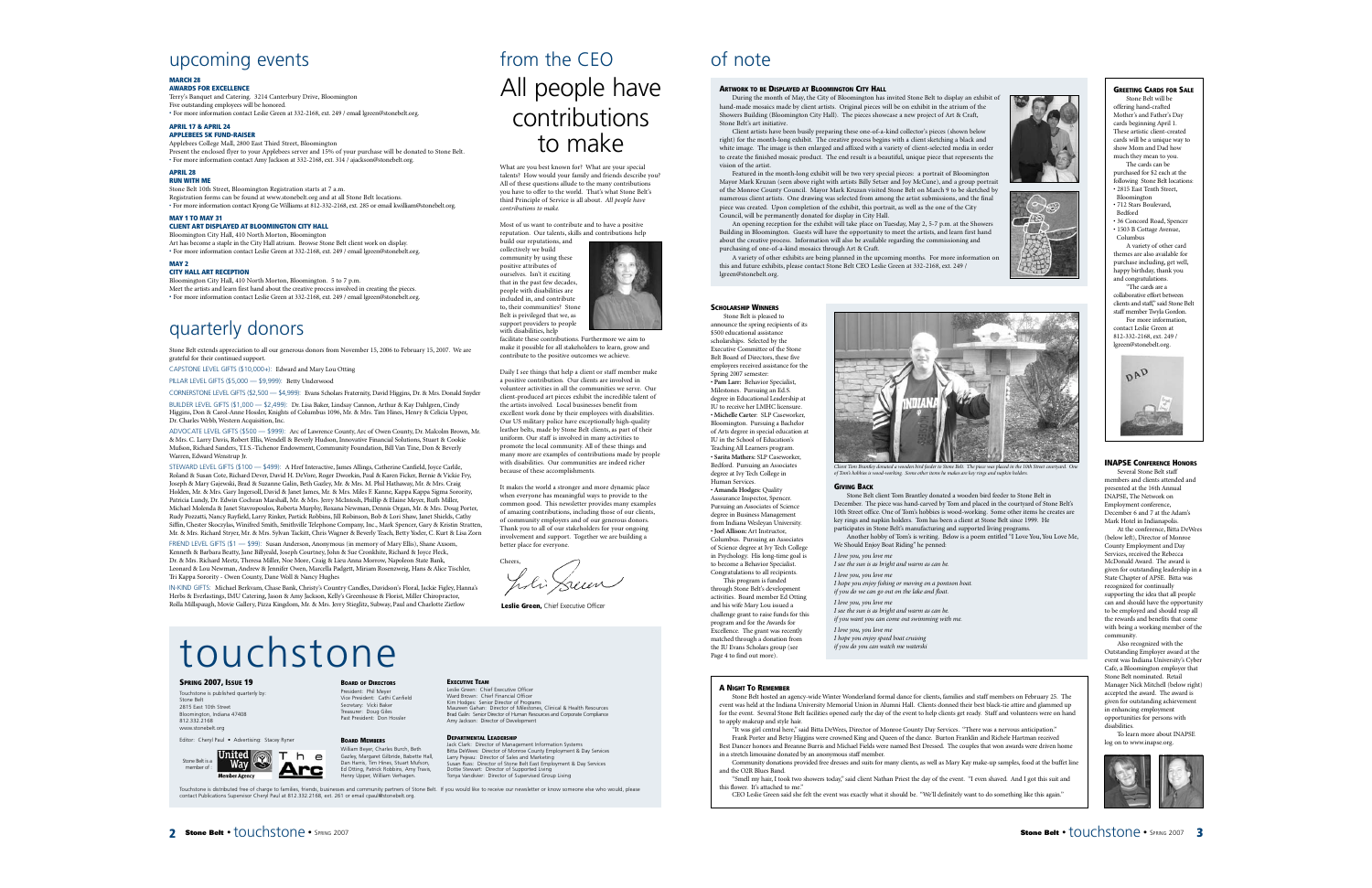## donor spotlight

# Stone Belt receives \$21,300 from Dorothy Dugdale's estate

## *Maxwell House gets backyard renovations*

Dorothy Dugdale, author, community activist, and a 65-year resident of Bloomington, recently bequeathed \$21,300 from her estate to Stone Belt. Stone Belt was notified about Ms. Dugdale's estate gift

via mail in May of 2006. Ms. Dugdale left Stone Belt a percentage of her estate, totaling \$21,300. In addition to Stone Belt, other agency beneficiaries of her estate included: Monroe County Salvation Army, Monroe County Red Cross, there it was very cramped," said Vandivier. Hilltop Garden, Trinity Episcopal Church, Opportunity House, Christ Church Cathedral in Indianapolis and the Bloomington Hospital Foundation. The wording of the trust stated that funds to Stone Belt were to be used at the discretion of the Stone Belt board of directors with primary consideration begin given to the training of children.

With this in mind, the Stone Belt board of directors, determined that Maxwell House, a children's group home operated by Stone Belt, was the perfect choice as the recipient program of the funds. The 20-year-old house hadn't seen needed renovations to its inaccessible backyard since it was built in 1987.

"The kids just couldn't access their backyard. The hillside is steep and had no concrete or decking. Half of our residents are in wheelchairs. Even with a flat yard it's hard to navigate in wheelchairs," said Tonya Vandivier, Director of Stone Belt's Supervised Group Living program.

In order to create a functional backyard, the bequest was utilized in the building of a 30x18 deck off the kitchen, along with two long ramps to lead residents off the deck and into the yard. At the end of one of these ramps is also now a 16x20 concrete patio. The area is there so the children can park their wheelchairs and enjoy spending time outdoors while other children play in the nearby grass and on the swing set.

After the project's completion there was enough money remaining for the purchase of a new front loading washer and dryer. "The kids can finally reach the openings. It's a great training and teaching tool," said Tina Terrill, Maxwell House Manager.

Prior to the renovations, Maxwell's yard consisted of <sup>a</sup> Dorothy Dugdale," said Vandivier.

small deck off the kitchen and one steep ramp leading into the yard. There was also a small concrete slab on the side of the house where the barbecue is housed. This was the first attempt, a few years ago, to make the yard accessible.

"We thought it was great to have that small deck, but it really wasn't big enough for anything other than one small wading pool and a swing. Whenever a large group was out

When the weather gets warmer, Maxwell House staff plan to utilize the deck for outside dining and playing in the wading pools. "A few of our kids with autism love the water. They will sit and splash in the pool for hours. The new deck will allow a few of them to be outside at the same time," said Terrill

The project was started by All-Purpose Improvements the end of October 2006 and finished at the end of January 2007. In February other renovations were completed in Maxwell House including new carpet and tile throughout the house. These improvements were not funded as a part of Ms. Dugdale's bequest, but had already been written into the home's budget for this year.

The backyard improvements were presented on March 9 during an open house event at Maxwell where residents, staff, board members, family members and friends of Dorothy Dugdale celebrated the project.

"Dorothy would have loved this. What an amazing thing for the residents," said Kitty Burkhart long-time friend of Ms. Dugdale.

Despite the massive improvements already made, Vandivier can think of more that needs to be done. She would like to see a concrete path around the entirety of the house and an awning over half the deck for sun protection. Everyone at Maxwell House is looking forward to

warmer weather to utilize the decking. "The staff is excited because there is now a huge space where everyone can spend time outdoors together. The residents are excited because they will be able to spend more time outside. I'm happy to have a long-time goal finally completed. Thank you,



*Maxwell House residents and staff outside enjoying their new deck. From L/R: House Manager Tina Terrill, resident Kevin Kelly,* staff Brendan Carlton, staff TJ Mahoney, resident Aaron Myers, resident Jordan Cox, staff Kristen Seuberling, resident Sheena Abbs, *resident Adam Jolliff and staff nurse Jennifer Jackson.*



*Maxwell House staff Brendan Carlton with resident Jordan Cox. "We love the deck and can't wait for warmer weather," said Carlton.*



*A group of Dorothy Dugdale's friends attended the event. From L/R: Patricia Agnew, Nancy Rayfield, Sue Robinson, Jean Anderson and Kitty Burkhart.*



*View of the new deck from the back of Maxwell House. The new deck measures 30x18. There are also two long ramps to lead residents into the yard.*

*Who was Dorothy Dugdale?*

To really get to know the late Dorothy Dugdale, you must first understand her love for writing. She passionately believed in the power of the pen.

When Dugdale was a young girl growing up in Indianapolis, her father was forced to travel often for work. But everyday while he was away he wrote a personal letter to Dorothy or one of her five siblings. The warmth of those memories is one of the reasons why Dugdale remained a fervent believer in the power of the pen throughout her life.

A lifetime of letter writing undoubtedly prepared Dugdale for the daunting task of recording her memoirs in a book titled, *My Rear View,* which was published in 1989. She decided to write the book after her sister, Kathleen,

died in 1987 and her twin brother, James, died the next year on Christmas Eve. "I was so overwhelmed with grief that all I could think about was the fun we had growing up together. I began putting my memories down on paper," she said at the time.

Dugdale's book chronicles her childhood as one of six children growing up in what was then the prestigious Woodruff Place neighborhood in Indianapolis. Written with warmth and wit, the book recalls memories of milkmen deliveries, a neighbor who owned one of the country's first electrically powered cars and the day one of her brothers won a small crystal radio set with earphones and how they all huddled together in an upstairs bedroom on Memorial Day taking turns listening to the Indianapolis 500.

Dugdale has said in the past that one of her fondest childhood memories was finding her mom waiting for her each day when she came home from school. "She would greet us with a hug and give us bread with butter and jelly before we went outside to play," Dugdale has said.

*My Rear View* was originally written as a gift for Dugdale's seven nieces and nephews. She said, "I was the last of my generation. I thought they should know about their

fathers when they were little boys." Ten years after the publication of *My Rear View*,



*Dorothy Dugdale writing at her desk in 1998. Photo courtesy of Mark Hume/Herald-Times.*

Dugdale still wrote six to eight letters a week to family and friends despite a painful right hand and failing eyesight. "My philosophy is that every day you should do at least one thing to make someone else happy, and writing a letter is one way I can do that," she said in an interview. "Everyone enjoys receiving a letter, because you know the person who wrote it was thinking of you."

Besides becoming an author later in life, Dugdale also kept busy in her earlier years. In 1931 she graduated from Indiana University with a degree in psychology. After graduating she started working at the Indiana State Employment Service first in Whiting then in Bloomington, where she had moved in 1941. She was also an active member of Trinity Episcopal Church, Altrusa International and Delta Gamma.

Dorothy Dugdale passed away March 31, 2006 at the age of 99 at Bell Trace Living Center in Bloomington. Stone Belt salutes her passion for writing, living and learning.

## development roundup



#### evans scholars donation

Stone Belt has received a \$3,250 contribution from IU's Evans Scholars in support of the Awards for Excellence Program. Funds provided will be utilized for 2007 employee continuing education scholarships and employee excellence awards. The funds were raised through a golf caddying event held at the Bloomington Country Club on October 1, 2006.

The Evans Scholars Foundation administers the nation's largest privately funded college scholarship program, providing full tuition and housing grants to deserving caddies. This year, 820 Evans Scholars are enrolled at 19 universities across the country, including 44 at IU.

Each chapter of the Evans Scholars selects a project for its philanthropic efforts. David Gatlin, an IU undergraduate responsible for organizing the fund-raising event, explained that one of the reasons that the Evans Scholars chose to partner with Stone Belt is that he has a brother with a disability. "I wanted us to contribute to an organization that helps people live independent lives. I was excited to learn about Stone Belt, because it impacts the lives of so many special people in our community.



#### breakfast @ the belt

Stone Belt has inaugurated a new program, Breakfast @ the Belt, for welcoming donors and potential stakeholders to our agency to meet with volunteers, clients and staff, to learn about agency programs and the latest initiatives, and to have a tour of the 10th Street facility in Bloomington.

The second Breakfast @ the Belt will be held May 15, and will include a presentation from Beth Gazley, board member and professor in the School of Public and Environmental Affairs at Indiana University. In addition, guests will hear from Babette Hall, a client who also serves as a board member, along with Leslie Green, CEO.

This event is open to anyone interested in attending. The morning will begin with a light breakfast, followed by upbeat and fascinating presentations and a tour of the facility. Our promise is to have guests out the door and on to their busy days by 9 a.m. sharp.

Breakfast  $\overline{\omega}$  the Belt is now held once per quarter, and has quickly become a wonderful way to bring community members into the Stone Belt fold.



stone belt east van donation Stone Belt has received a generous donation of <sup>a</sup> wheelchair accessible van for use by two Supported Living clients in North Vernon. Thanks to the generosity of Mr. Rolla Millspaugh, a resident of North Vernon, Jana Watts and Tabitha Bryant (pictured above with Mr. and Mrs. Millspaugh along with staff members Diane Downs) are riding in comfort and safety as they travel around the community throughout the day. This generous gift — a first of its kind for Stone Belt — has created a new level of independence and flexibility for these very deserving clients.

Making a vehicle contribution to Stone Belt is easy, and can potentially provide significant donor tax benefit. The first step is for a donor to contact Amy Jackson, Development Director, to discuss the availability and condition of the vehicle. Once it has been determined that the vehicle is the right match for the agency, Amy will walk the donor through the necessary paperwork, as well as the process of having the vehicle appraised and the condition of the vehicle certified. It is a<br>ways advised that a donor speak first to a trusted financial professional before moving forward with a vehicle contribution.



#### www.GoodSearch.com

What if Stone Belt earned a penny everytime you searched the Internet? Well now we can! GoodSearch.com is a new search engine that donates half its revenue, about a penny per search, to the charities its users designate. You use it just as you would any search engine, and it's powered by Yahoo!, so you still get great results.

Just go to www.GoodSearch.com and be sure to enter Stone Belt as the charity you want to support. Just 500 people searching four times a day will raise about \$7,300 a year without anyone spending a dime. There's even a place on the website that keeps a total of how much has been raised.

Spread the word to all your friends and family members. Imagine how much we can earn to support Stone Belt if our loved ones also participate in this program. This is a great way for members of our Stone Belt community to support the important work we do.

Inserted into this edition of Touchstone is a bookmark highlighting Stone Belt's Principles of Service and promoting www.GoodSearch.com. Use it to remind yourself that fundraising for Stone Belt can be a part of your every day life.



#### president's luncheon

On February 19, President's Day, Stone Belt held a special luncheon at its 10th Street location to honor past presidents of the Stone Belt board of directors and former CEOs.

Eight past presidents attended, including: Irv Grossack, Kathleen Sideli, Charlotte Zietlow, Henry Upper, Don Hossler, Ron McGovern, Diana Baker and Phil Meyer. Also in attendance was former Executive Director Elbert Johns and Robert Burton, husband of original Executive Director Joan Burton.

Guests were treated to a catered luncheon by Middleway Food Works and then were entertained with a photo slide show commemorating Stone Belt's history and the role they each played in creating this history. After the presentation each honoree received a leather photo frame, made by Stone Belt clients at Leather Works, with their picture from their time at Stone Belt inside.

"The President's luncheon gave one a glimpse into the breadth and depth of this great institution. No president could be acknowledged without also celebrating the remarkable staff and, what has been over the years, a truly unique and amazing organization," said past president and attendee Henry Upper.



#### giving opportunities

tions of every size enable our clients to experience success in their lives. We encourage everyone to support the essential work of Stone Belt through participation in the Membership Program. A minimum annual gift of \$25 to Stone Belt automatically enrolls a donor as a member of the local, state and national chapters of Arc. Members then receive important updates on disability advocacy. As we move toward the close of Stone Belt's fiscal year, we hope that you will consider becoming a Stone Belt Arc member. The greatest benefit is the impact you will have on the lives of deserving individuals.

A limited number of NAP tax credits remain for purchase in this current fiscal year. A minimum gift of \$100 through NAP provides donors with 50% of their gift back when they file their end-of-year Indiana Tax Return. Donors can also claim the entire gift as a deduction on their Federal return. This is an outstanding way to extend charitable giving to Stone Belt, as a gift is worth more than twice as much as what it will actually cost the donor. Gifts to Stone Belt through NAP benefit the Milestones Program, providing clients with 2000 additional clinical hours each year.

If you are interested in learning more about any of Stone Belt's development initiatives featured on this page please contact Development Director Amy Jackson at 812-332-2168, ext. 314 / ajackson@stonebelt.org. She looks f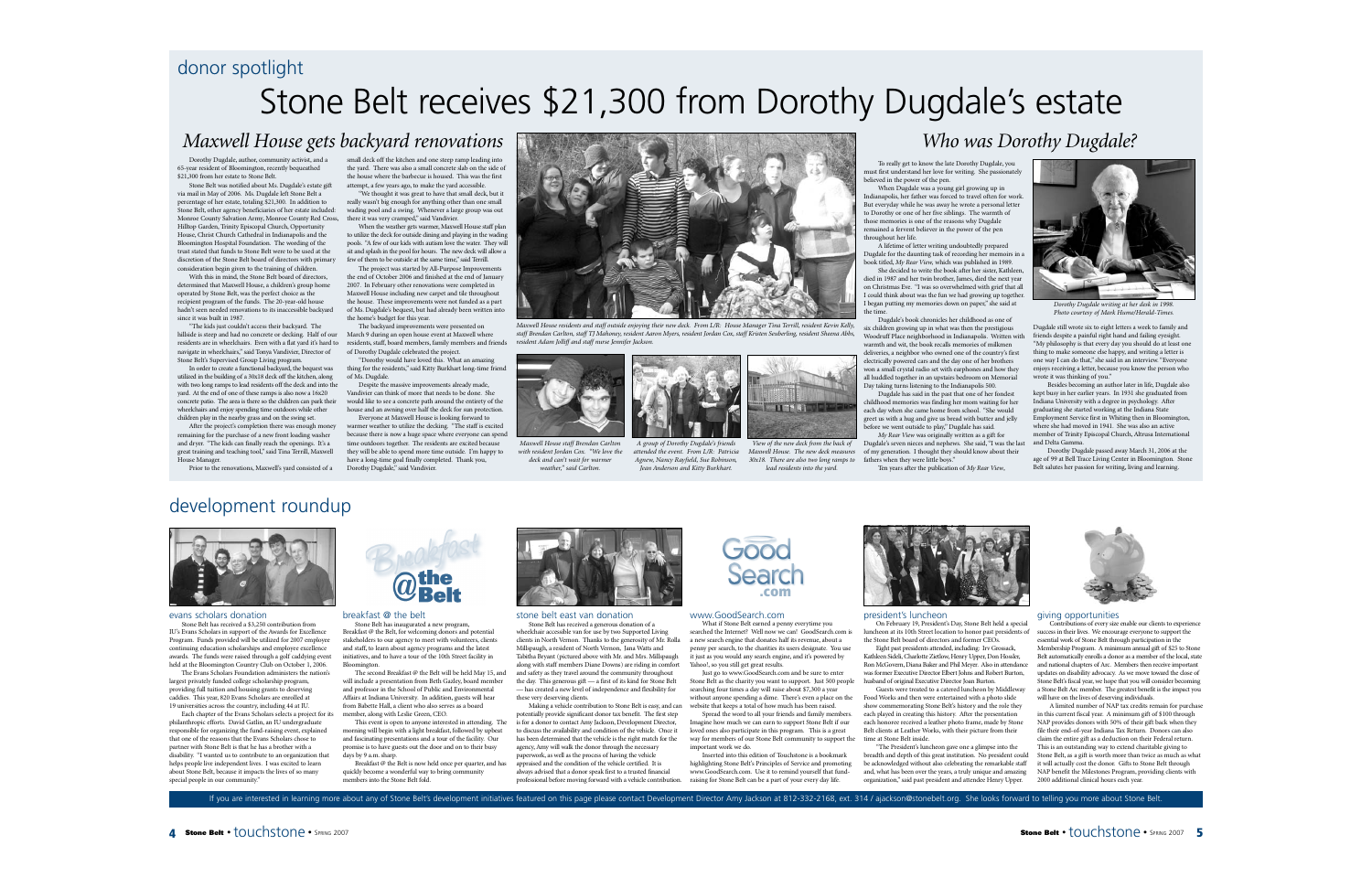# Local businesses recognized during awards ceremony



MOVIE GALLERY Employer: Jason Howard Employee: Cheryl Downs



CITY OF BLOOMINGTON ANIMAL CARE AND CONTROL Employer: Laurie Ringquist Employee: Cora Mae Slater



MARSH EAST Employer: Theresa Sims Employee: Melissa Abbitt



OF BLOOMINGTON UTILITIES Employer: Linda Williams Employment Consultant: Chris Straw



INTERNAL MEDICINE ASSOCIATES Employer: Brenda Pike Employee: Chris Reinhard

Stone Belt recognized ten area employers at the 13th annual Business Recognition Ceremony, sponsored by SIHO Insurance Services, March 6. The awards were presented in conjunction with Disabilities Awareness Month to recognize outstanding contributions in promoting employment opportunities for persons with developmental disabilities.

The event was held at the Bloomington Convention Center and attended by approximately 150 people. Stone Belt CEO Leslie Green welcomed employers, clients and guests while Bloomington Mayor Mark Kruzan gave a proclamation announcing March 6, 2007 as Disabilities Awareness Day in Monroe County. All of the employers at this year's event were honored for going above and beyond to provide

an open and successful work environment to individuals with developmental disabilities. Businesses were chosen after a selection

process in which staff members nominated employers they felt went above and beyond in providing employment opportunities and support to employees. Nominations were then screened by a selection committee who narrowed down the field to choose the recipients.

During the event Stone Belt staff presented the award to the business they nominated. Their speeches included reasons why the business was being honored. Client employees also were given the chance to thank their employers. Representatives from the individual businesses accepted the award. Read on to find

out which businesses were honored.

**MICHIGAL STATE** 

CRAZY HORSE Employer: Scott Thrush, Ron Stanhouse Employee: Terry Simpson



**TEXTILLERY** Employer: Myrna Hardy, Judith Rose, A John

MEADOWOOD RETIREMENT COMMUNITY Employer: Susan Bookout, Ethel McCullough Employee: Claudia Snyder



ST. PAUL CATHOLIC CHURCH Employer: Kevin Bundeshaw, Father Rich Litzau Employee: Jeff Strauser



IU KELLEY SCHOOL OF BUSINESS Employer: Sheryl Garlisch Employee: Jeremy Williams

## first person Brenda Ikerd: Dancer, Singer, Bowler, Chef

**By Brenda Ikerd and Irene (Jenny) Sender\***

That's my records there, my stereo. I like fast music. I just love dance music. I get trophies sometimes at the bowling alley. I won a gold medal last year. Well I love bowling, but I don't like getting in the gutter. I love to karaoke. I dance with it: Swinging by John Anderson, Achy Breaky Heart, the Watermelon Crawl. I like to buy everything at the grocery store. I love to cook spaghetti and put cheese on it.

I like Bloomington a lot. I love the woods here but I don't go in them much. I love Jenny\*. I miss her a lot. She takes me to work every morning. I want to stay at my job right there. I like getting them done and putting them in the box [parts for G.E. refrigerators]. I get paid Friday. I'm going to put it in the bank.

Glen's my man because I love to eat with him. We dance together. I love to talk with him. I'm going to take him out this Friday. I've known him for a long time. He asks to marry me. But I can't let him.

I love my mother. She's coming Sunday for Mother's Day. Gonna take her out to eat. Me and her might go to church, sing. We have acres of land where my mom lives. My dad has sugar diabetes. He lives in Bedford. He don't work no more. He can't do it. I have a lot of family on my father's side. I've got cousins and nephews. I go to a reunion every summer and I like to sing "We Are Family." I love my brother. He's bigger than I am. He lives in

# creating ArtsWeek displays arts week

Throughout January and February Stone Belt's 10th Street facility was a hub of activity for local artists, Indiana University and community groups and Stone Belt clients all preparing creative signage for ArtsWeek activities. The pieces were hung February 21 to March 3 on Kirkwood Avenue in downtown Bloomington and on the IU campus near the Fine Arts building.

With the theme "Technology and the Arts," the pieces developed at Stone Belt's studio space, under the direction of local collaborative artist Joe LaMantia, utilize the Yin-Yang symbol as the main art form depicting the diverse forces within the circle. Several community groups including Stone Belt, Pinnacle School, Visual Communication Department at IU, Bloomington Area Arts Council, IU's COPSL Program (Community Outreach & Partnerships in Service Learning), LOTUS, Kinsey Institute and number of local artists, among others, each developed an art piece representing their perspective on the Yin and Yang of Art and Technology.

Each piece was based on a 4-5 foot diameter Yin-Yang symbol made of wood, then painted, with three dimensional elements applied to each side of the Yin-Yang and to the reverse side. The theme for Stone Belt's piece was medicine, including pill bottles filled with colored beads on one side and an artistic representation of protozoa, serotonin, bacteria and a virus on the other side symbolizing how medicine can impact one's quality of life.

"Inviting community groups to Stone Belt allows them to see a part of the community they otherwise might not. And allowing Stone Belt clients to participate with such projects empowers them," said Karen Holtzclaw, Stone Belt Art Instructor. "It's a wonderful way for (clients) to interact with the community which is a central part of our mission and the collaborative nature of ArtsWeek."

ArtsWeek is an annual collaboration of the City of Bloomington and Indiana University to celebrate the arts in our community.

> For more information about ArtsWeek, visit www.artsweek.indiana.edu.



*Clients Jessie VanBuskirk, Denise Hillenburg and Missy Elliott create Stone Belt's ArtsWeek piece.*



*Brenda Ikerd (at right) sits with her householder Irene (Jenny) Sender.*

Florida and I don't get to see him. My stepdad built me a great big swing when I was a girl. My stepdad was a good father. He took me to the Sale Barn, he took me to yard sales, he took me everywhere. He worked at the mill.

*Irene (Jenny): Brenda grew up in Bedford and went to the LARC Center (Stone Belt of Lawrence County) at an early age. I've known her since it was decided that she might try living in an apartment. A case manager introduced us. [to Brenda:] It's been three years, December 12th. We tried it out and it was pretty scary at first 'cause you didn't know me. That picture means a lot to me [photo taken a day after Christmas three years ago]. That was the*

*first smile I got out of you … We're practically like sisters now. When you first moved in with me, you didn't like to do a lot of things because you were afraid of them. But there's a lot of things that you've done since then, like you flew on a plane, you went on a boat, remember Mark's house boat? And escalators!* 

*Her dream forever has been to go to Disney World to see Mickey. When she got a back payment of Social Security that she was owed, I bought the tickets. I got them six months in advance and surprised her three weeks before we left. We spent five days there in the summer of 2000.*

We walked and we done everything. We went everywhere. I singed and I danced … Fireworks, graffiti falling on us ... People was nice there. You ought to go sometime. We was so glad to get home. We missed the cat and everything. The kitty was crying for us to get home. I want people to look at the pictures and smile. I love my pictures.

\* Note: Irene Sender, whom Brenda calls "Jenny," her "roommate," is Brenda's householder.

*This story was compiled from Museum of the Person* >*in Indianapolis. To find out more about telling your story through Museum of the Person visit www.bloomington.in.us/~mop-i*.

## Stone Belt a hub for Working at Stone Belt staff spotlight enriches staff member's life

#### **By Rose Bolander**

**Stone Belt Employment Support Consultant** I love working for Stone Belt and I feel blessed to be here. It is not like any other business I have ever known.

At Stone Belt I have learned a lot. I have learned not to be embarrassed. Whether I am singing, dancing or playing basketball, I have learned to feel confident in my skills. Before I began working at Stone Belt, I never sang, except perhaps sitting in the pew at Church — and I certainly never danced. When I became part of this community, I would sing and dance during music class, and I gradually branched out,"performing" in many other places. Now, <sup>I</sup> also use singing and dancing to calm and encourage clients, modify client behavior, and get to know others. I've gained so many skills and confidences that have enhanced my life.

At Stone Belt I get to look at life from every perspective, using all my senses. To understand someone better we must learn to see life as they see it. At Stone Belt I get to do lots of fun things like visiting local parks, where I enjoy walking, swinging, and climbing the jungle gym. I never used to do this. I can encourage others who may be afraid to try these things because I've been in their shoes. It's such a thrill to hear someone who just slid down the slide for the first time say, "Let's do it again!" At Stone Belt small steps are big accomplishments.

Sometimes a goal can be as small as seeing someone put their hands in water under the faucet for the first time. In some cases staff has worked on accomplishing a task like this with a client for years. Reaching goals is celebrated by both clients and staff. As staff, we are a vital link in the lives of the individuals with whom we work. Sometimes I get so excited about an accomplishment that I just feel like jumping up and down and telling everyone. At Stone Belt no one thinks I am crazy because of it.

At Stone Belt, life and work are never boring. The wheels in my head are always turning, trying to think of new creative ideas and approaches to situations.

At Stone Belt, there is a sense of camaraderie. This transcends departments and social status. Coworkers support each other and share ideas. I feel just as comfortable talking with a fellow staff as I am talking with a supervisor or even the CEO. At Stone Belt we all value each other.

Stone Belt's mission statement says: "We believe in the uniqueness, worth and right to self-determination of every individual. Therefore, it is our mission, in partnership with the community, to prepare, empower, and support persons with developmental disabilities and their families to participate fully in the life of the community." This statement holds true for its staff, as well. Stone Belt believes in the uniqueness, worth and right to self-determination of every individual member of the staff. Stone Belt prepares, empowers and supports its staff.

For me, working, at Stone Belt is more than just a job. At Stone Belt we are valued not only for our accomplishments, no matter how small. We are also valued for our uniqueness. It is recognition of the individual uniqueness of each of us, and what we have to contribute, that when brought together empowers us all.

**≥** To find out more about how you can join the Stone Belt team log on to *www.stonebelt.org and click on the "Jobs at Stone Belt" link.*